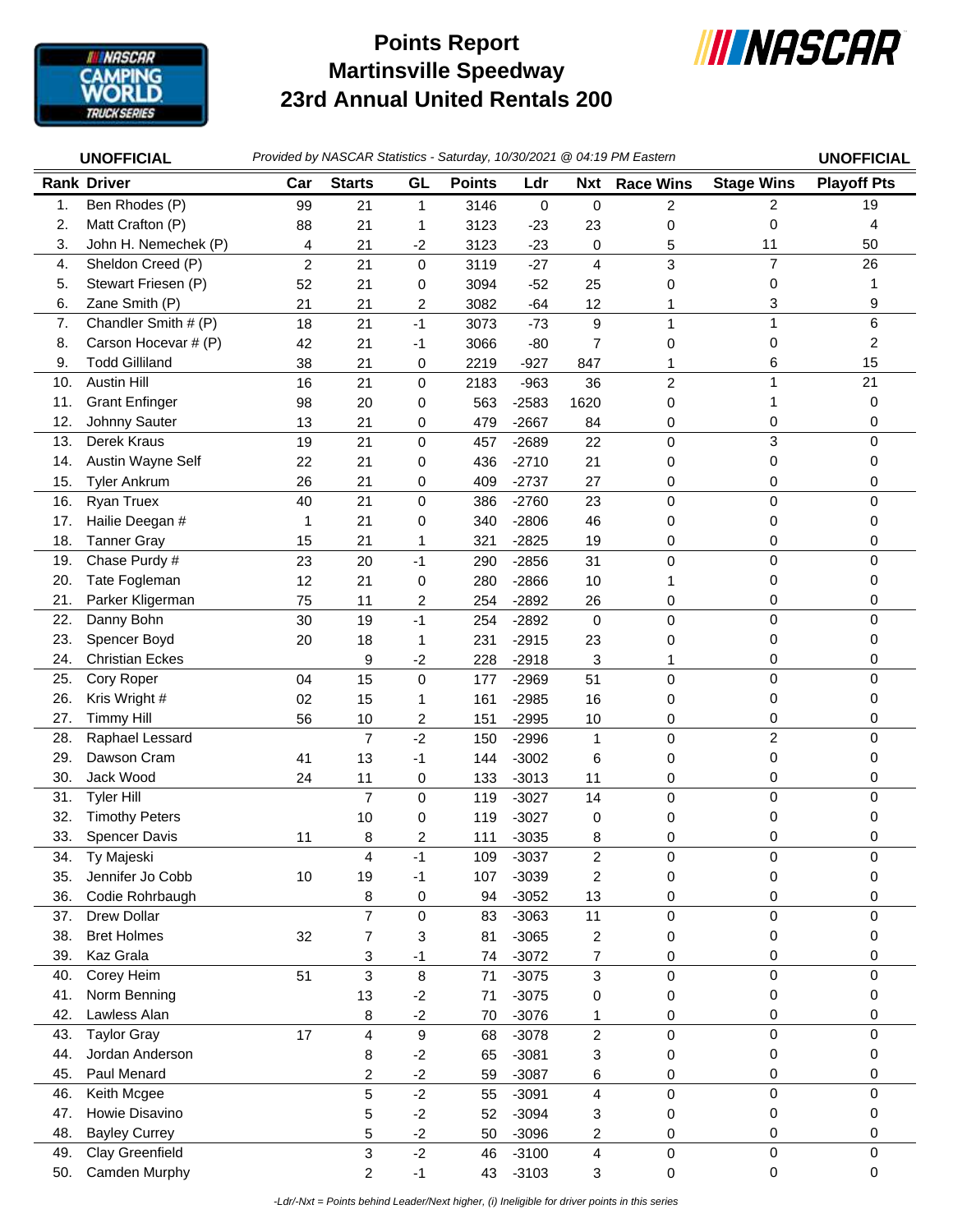| David Gilliland<br>51.<br>$-3103$<br>0<br>3<br>43<br>0<br>0<br>0<br>$-1$<br>Jake Griffin<br>3<br>$-3110$<br>0<br>52.<br>$-1$<br>$\overline{7}$<br>0<br>0<br>36<br>53.<br><b>Brennan Poole</b><br>$-3111$<br>35<br>0<br>1<br>0<br>0<br>0<br>1<br>54.<br>Josh Reaume<br>$-3111$<br>3<br>35<br>0<br>0<br>34<br>6<br>0<br>0<br>Ryan Reed<br>$-3112$<br>55.<br>3<br>$-1$<br>1<br>0<br>0<br>0<br>34<br>Parker Chase<br>56.<br>2<br>33<br>$-3113$<br>0<br>0<br>-1<br>1<br>0<br>57.<br>Chris Hacker<br>45<br>$-3114$<br>3<br>19<br>32<br>0<br>0<br>0<br>1<br><b>Brian Brown</b><br>$\mathbf 0$<br>0<br>58.<br>3<br>0<br>$-3117$<br>0<br>1<br>29<br>Jason White<br>59.<br>$-3118$<br>3<br>0<br>28<br>1<br>0<br>0<br>0<br>60.<br>Cody Erickson<br>$-3120$<br>0<br>2<br>0<br>26<br>2<br>0<br>0<br>Doug Coby<br>1<br>$\pmb{0}$<br>0<br>61.<br>0<br>$-3121$<br>0<br>1<br>25<br>62.<br>Roger Reuse<br>$-3121$<br>49<br>25<br>0<br>0<br>0<br>0<br>0<br>4<br>63.<br>$-3123$<br>Jesse Iwuji<br>33<br>23<br>2<br>0<br>0<br>0<br>4<br>8<br>3<br>0<br>0<br>64.<br><b>Bryan Dauzat</b><br>22<br>$-3124$<br>1<br>0<br>-1<br><b>Erik Darnell</b><br>65.<br>$-3126$<br>2<br>20<br>0<br>0<br>-1<br>0<br>1<br>66.<br>Ray Ciccarelli<br>0<br>0<br>3<br>$-3126$<br>20<br>0<br>0<br>-1<br><b>Jett Noland</b><br>$\mathbf 0$<br>$\mathbf 0$<br>0<br>3<br>$-1$<br>$-3126$<br>0<br>67.<br>20<br>Devon Rouse<br>68.<br>$-3127$<br>19<br>0<br>0<br>0<br>1<br>-1<br>1<br>69.<br>Andrew Gordon<br>2<br>19<br>$-3127$<br>0<br>0<br>0<br>-1<br>0<br><b>Bobby Reuse</b><br>$\overline{c}$<br>70.<br>$-1$<br>$-3128$<br>$\mathbf{1}$<br>0<br>0<br>0<br>18<br>71.<br>Armani Williams<br>$-3130$<br>16<br>2<br>0<br>0<br>-1<br>0<br>1<br>72.<br>Kyle Strickler<br>$-3132$<br>2<br>0<br>14<br>0<br>0<br>0<br>1<br>Akinori Ogata<br>0<br>0<br>73.<br>3<br>0<br>$\mathbf 0$<br>13<br>$-3133$<br>1<br>Jessica Friesen<br>$-3135$<br>74.<br>11<br>2<br>0<br>0<br>0<br>0<br>Derek Griffith<br>75.<br>$-3135$<br>0<br>0<br>0<br>0<br>11<br>0<br>1<br>$\overline{c}$<br>$-3137$<br>$\overline{c}$<br>0<br>0<br><b>Trey Hutchens</b><br>1<br>9<br>$\pmb{0}$<br>76.<br>77.<br>Michele Abbate<br>$-3138$<br>0<br>0<br>1<br>8<br>1<br>0<br><b>Todd Peck</b><br>78.<br>$-3138$<br>0<br>0<br>0<br>0<br>8<br>1<br>Parker Price-miller<br>$\pmb{0}$<br>79.<br>0<br>0<br>0<br>1<br>8<br>$-3138$<br>1<br>80.<br>Donny Schatz<br>$-3139$<br>0<br>0<br>7<br>1<br>0<br>81.<br>Bj Mcleod<br>0<br>0<br>2<br>5<br>$-3141$<br>2<br>0<br>1<br>Gus Dean<br>$\overline{c}$<br>0<br>0<br>82.<br>0<br>1<br>1<br>3<br>$-3143$<br>Chad Chastain<br>83.<br>$-3143$<br>0<br>0<br>0<br>3<br>0<br>James Buescher<br>0<br>84.<br>$-3145$<br>2<br>0<br>0<br>85.<br><b>Bill Lester</b><br>$-3145$<br>$\pmb{0}$<br>0<br>0<br>$\overline{A}$<br>$\overline{A}$<br>0<br>86.<br>Cameron Lawrence<br>$-3145$<br>0<br>0<br>0<br>0<br>Conor Daly<br>87.<br>$-3145$<br>0<br>0<br>0<br>1<br>0<br>1<br>$\pmb{0}$<br>Morgan Alexander<br>0<br>88.<br>$\mathbf 0$<br>1<br>$-3145$<br>$\pmb{0}$<br>1<br>1<br>89.<br>Kyle Busch(i)<br>$-3146$<br>3<br>5<br>2<br>0<br>1<br>0<br>1<br>90.<br>Ryan Preece(i)<br>0<br>2<br>$-3146$<br>0<br>0<br>0<br>1<br>1<br>$\overline{c}$<br>Martin Truex(i)<br>0<br>$\mathbf 0$<br>91.<br>1<br>1<br>0<br>$-3146$<br>$\mathbf{1}$<br>92.<br>Ross Chastain(i)<br>$-3146$<br>0<br>0<br>0<br>0<br>4<br>1<br>0<br>Chase Elliott(i)<br>93.<br>$-3146$<br>0<br>0<br>0<br>0<br>1<br>0<br>Chase Briscoe(i)<br>3<br>$\mathsf{O}\xspace$<br>0<br>0<br>$-3146$<br>0<br>94.<br>1<br>0<br>Riley Herbst(i)<br>95.<br>$-3146$<br>0<br>0<br>0<br>0<br>0<br>1<br>96.<br>Sam Mayer(i)<br>5<br>$-3146$<br>0<br>0<br>0<br>0<br>0<br>1<br>8<br>$\pmb{0}$<br>97.<br><b>Brett Moffitt(i)</b><br>$-3146$<br>$\pmb{0}$<br>0<br>0<br>1<br>0<br>Josh Berry(i)<br>98.<br>25<br>10<br>$-3146$<br>0<br>0<br>0<br>0<br>0<br>1<br>Bubba Wallace(i)<br>99.<br>$-3146$<br>0<br>0<br>0<br>1<br>0<br>0<br>1<br>Colby Howard(i)<br>9<br>3<br>0<br>0<br>100.<br>1<br>$-3146$<br>0<br>$\pmb{0}$<br>0<br>101.<br>Kevin Harvick(i)<br>$-3146$<br>0<br>0<br>0<br>0<br>0<br>Chris Windom(i)<br>102.<br>$-3146$<br>0<br>0<br>0<br>0<br>1<br>0<br>Daniel Suarez(i)<br>$\mathbf 0$<br>$\pmb{0}$<br>0<br>103.<br>$-3146$<br>$\mathsf{O}\xspace$<br>1<br>1<br>0<br>Willie Allen<br>104.<br>$-3146$<br>0<br>0<br>0<br>0<br>1<br>0<br>1<br>105.<br>Cj Mclaughlin(i)<br>$-3146$<br>0<br>0<br>0<br>4<br>0<br>0<br>1<br>3<br>$\pmb{0}$<br>$-50$<br>0<br>106.<br>Dylan Lupton(i)<br>$-3146$<br>0<br>0<br>0<br>Myatt Snider(i)<br>107.<br>0<br>$-3146$<br>0<br>0<br>0<br>0<br>0<br>1<br>108. A J Allmendinger(i) | <b>Rank Driver</b> | Car | <b>Starts</b> | GL | <b>Points</b> | Ldr     | <b>Nxt</b> | <b>Race Wins</b> | <b>Stage Wins</b> | <b>Playoff Pts</b> |
|--------------------------------------------------------------------------------------------------------------------------------------------------------------------------------------------------------------------------------------------------------------------------------------------------------------------------------------------------------------------------------------------------------------------------------------------------------------------------------------------------------------------------------------------------------------------------------------------------------------------------------------------------------------------------------------------------------------------------------------------------------------------------------------------------------------------------------------------------------------------------------------------------------------------------------------------------------------------------------------------------------------------------------------------------------------------------------------------------------------------------------------------------------------------------------------------------------------------------------------------------------------------------------------------------------------------------------------------------------------------------------------------------------------------------------------------------------------------------------------------------------------------------------------------------------------------------------------------------------------------------------------------------------------------------------------------------------------------------------------------------------------------------------------------------------------------------------------------------------------------------------------------------------------------------------------------------------------------------------------------------------------------------------------------------------------------------------------------------------------------------------------------------------------------------------------------------------------------------------------------------------------------------------------------------------------------------------------------------------------------------------------------------------------------------------------------------------------------------------------------------------------------------------------------------------------------------------------------------------------------------------------------------------------------------------------------------------------------------------------------------------------------------------------------------------------------------------------------------------------------------------------------------------------------------------------------------------------------------------------------------------------------------------------------------------------------------------------------------------------------------------------------------------------------------------------------------------------------------------------------------------------------------------------------------------------------------------------------------------------------------------------------------------------------------------------------------------------------------------------------------------------------------------------------------------------------------------------------------------------------------------------------------------------------------------------------------------------------------------------------------------------------------------------------------------------------------------------------------------------------------------------------------------------------------------------------------------------------------------------------------------------------------------------------------------------------------------------------------------------------------------------------------------------------------------------------------------------------------------------------------------------------------------------------------------------------------------------------------------------------------------------------------------------------------------------------------------------------------------------------------------------------------------------------------------------------------------------------|--------------------|-----|---------------|----|---------------|---------|------------|------------------|-------------------|--------------------|
|                                                                                                                                                                                                                                                                                                                                                                                                                                                                                                                                                                                                                                                                                                                                                                                                                                                                                                                                                                                                                                                                                                                                                                                                                                                                                                                                                                                                                                                                                                                                                                                                                                                                                                                                                                                                                                                                                                                                                                                                                                                                                                                                                                                                                                                                                                                                                                                                                                                                                                                                                                                                                                                                                                                                                                                                                                                                                                                                                                                                                                                                                                                                                                                                                                                                                                                                                                                                                                                                                                                                                                                                                                                                                                                                                                                                                                                                                                                                                                                                                                                                                                                                                                                                                                                                                                                                                                                                                                                                                                                                                                                            |                    |     |               |    |               |         |            |                  |                   |                    |
|                                                                                                                                                                                                                                                                                                                                                                                                                                                                                                                                                                                                                                                                                                                                                                                                                                                                                                                                                                                                                                                                                                                                                                                                                                                                                                                                                                                                                                                                                                                                                                                                                                                                                                                                                                                                                                                                                                                                                                                                                                                                                                                                                                                                                                                                                                                                                                                                                                                                                                                                                                                                                                                                                                                                                                                                                                                                                                                                                                                                                                                                                                                                                                                                                                                                                                                                                                                                                                                                                                                                                                                                                                                                                                                                                                                                                                                                                                                                                                                                                                                                                                                                                                                                                                                                                                                                                                                                                                                                                                                                                                                            |                    |     |               |    |               |         |            |                  |                   |                    |
|                                                                                                                                                                                                                                                                                                                                                                                                                                                                                                                                                                                                                                                                                                                                                                                                                                                                                                                                                                                                                                                                                                                                                                                                                                                                                                                                                                                                                                                                                                                                                                                                                                                                                                                                                                                                                                                                                                                                                                                                                                                                                                                                                                                                                                                                                                                                                                                                                                                                                                                                                                                                                                                                                                                                                                                                                                                                                                                                                                                                                                                                                                                                                                                                                                                                                                                                                                                                                                                                                                                                                                                                                                                                                                                                                                                                                                                                                                                                                                                                                                                                                                                                                                                                                                                                                                                                                                                                                                                                                                                                                                                            |                    |     |               |    |               |         |            |                  |                   |                    |
|                                                                                                                                                                                                                                                                                                                                                                                                                                                                                                                                                                                                                                                                                                                                                                                                                                                                                                                                                                                                                                                                                                                                                                                                                                                                                                                                                                                                                                                                                                                                                                                                                                                                                                                                                                                                                                                                                                                                                                                                                                                                                                                                                                                                                                                                                                                                                                                                                                                                                                                                                                                                                                                                                                                                                                                                                                                                                                                                                                                                                                                                                                                                                                                                                                                                                                                                                                                                                                                                                                                                                                                                                                                                                                                                                                                                                                                                                                                                                                                                                                                                                                                                                                                                                                                                                                                                                                                                                                                                                                                                                                                            |                    |     |               |    |               |         |            |                  |                   |                    |
|                                                                                                                                                                                                                                                                                                                                                                                                                                                                                                                                                                                                                                                                                                                                                                                                                                                                                                                                                                                                                                                                                                                                                                                                                                                                                                                                                                                                                                                                                                                                                                                                                                                                                                                                                                                                                                                                                                                                                                                                                                                                                                                                                                                                                                                                                                                                                                                                                                                                                                                                                                                                                                                                                                                                                                                                                                                                                                                                                                                                                                                                                                                                                                                                                                                                                                                                                                                                                                                                                                                                                                                                                                                                                                                                                                                                                                                                                                                                                                                                                                                                                                                                                                                                                                                                                                                                                                                                                                                                                                                                                                                            |                    |     |               |    |               |         |            |                  |                   |                    |
|                                                                                                                                                                                                                                                                                                                                                                                                                                                                                                                                                                                                                                                                                                                                                                                                                                                                                                                                                                                                                                                                                                                                                                                                                                                                                                                                                                                                                                                                                                                                                                                                                                                                                                                                                                                                                                                                                                                                                                                                                                                                                                                                                                                                                                                                                                                                                                                                                                                                                                                                                                                                                                                                                                                                                                                                                                                                                                                                                                                                                                                                                                                                                                                                                                                                                                                                                                                                                                                                                                                                                                                                                                                                                                                                                                                                                                                                                                                                                                                                                                                                                                                                                                                                                                                                                                                                                                                                                                                                                                                                                                                            |                    |     |               |    |               |         |            |                  |                   |                    |
|                                                                                                                                                                                                                                                                                                                                                                                                                                                                                                                                                                                                                                                                                                                                                                                                                                                                                                                                                                                                                                                                                                                                                                                                                                                                                                                                                                                                                                                                                                                                                                                                                                                                                                                                                                                                                                                                                                                                                                                                                                                                                                                                                                                                                                                                                                                                                                                                                                                                                                                                                                                                                                                                                                                                                                                                                                                                                                                                                                                                                                                                                                                                                                                                                                                                                                                                                                                                                                                                                                                                                                                                                                                                                                                                                                                                                                                                                                                                                                                                                                                                                                                                                                                                                                                                                                                                                                                                                                                                                                                                                                                            |                    |     |               |    |               |         |            |                  |                   |                    |
|                                                                                                                                                                                                                                                                                                                                                                                                                                                                                                                                                                                                                                                                                                                                                                                                                                                                                                                                                                                                                                                                                                                                                                                                                                                                                                                                                                                                                                                                                                                                                                                                                                                                                                                                                                                                                                                                                                                                                                                                                                                                                                                                                                                                                                                                                                                                                                                                                                                                                                                                                                                                                                                                                                                                                                                                                                                                                                                                                                                                                                                                                                                                                                                                                                                                                                                                                                                                                                                                                                                                                                                                                                                                                                                                                                                                                                                                                                                                                                                                                                                                                                                                                                                                                                                                                                                                                                                                                                                                                                                                                                                            |                    |     |               |    |               |         |            |                  |                   |                    |
|                                                                                                                                                                                                                                                                                                                                                                                                                                                                                                                                                                                                                                                                                                                                                                                                                                                                                                                                                                                                                                                                                                                                                                                                                                                                                                                                                                                                                                                                                                                                                                                                                                                                                                                                                                                                                                                                                                                                                                                                                                                                                                                                                                                                                                                                                                                                                                                                                                                                                                                                                                                                                                                                                                                                                                                                                                                                                                                                                                                                                                                                                                                                                                                                                                                                                                                                                                                                                                                                                                                                                                                                                                                                                                                                                                                                                                                                                                                                                                                                                                                                                                                                                                                                                                                                                                                                                                                                                                                                                                                                                                                            |                    |     |               |    |               |         |            |                  |                   |                    |
|                                                                                                                                                                                                                                                                                                                                                                                                                                                                                                                                                                                                                                                                                                                                                                                                                                                                                                                                                                                                                                                                                                                                                                                                                                                                                                                                                                                                                                                                                                                                                                                                                                                                                                                                                                                                                                                                                                                                                                                                                                                                                                                                                                                                                                                                                                                                                                                                                                                                                                                                                                                                                                                                                                                                                                                                                                                                                                                                                                                                                                                                                                                                                                                                                                                                                                                                                                                                                                                                                                                                                                                                                                                                                                                                                                                                                                                                                                                                                                                                                                                                                                                                                                                                                                                                                                                                                                                                                                                                                                                                                                                            |                    |     |               |    |               |         |            |                  |                   |                    |
|                                                                                                                                                                                                                                                                                                                                                                                                                                                                                                                                                                                                                                                                                                                                                                                                                                                                                                                                                                                                                                                                                                                                                                                                                                                                                                                                                                                                                                                                                                                                                                                                                                                                                                                                                                                                                                                                                                                                                                                                                                                                                                                                                                                                                                                                                                                                                                                                                                                                                                                                                                                                                                                                                                                                                                                                                                                                                                                                                                                                                                                                                                                                                                                                                                                                                                                                                                                                                                                                                                                                                                                                                                                                                                                                                                                                                                                                                                                                                                                                                                                                                                                                                                                                                                                                                                                                                                                                                                                                                                                                                                                            |                    |     |               |    |               |         |            |                  |                   |                    |
|                                                                                                                                                                                                                                                                                                                                                                                                                                                                                                                                                                                                                                                                                                                                                                                                                                                                                                                                                                                                                                                                                                                                                                                                                                                                                                                                                                                                                                                                                                                                                                                                                                                                                                                                                                                                                                                                                                                                                                                                                                                                                                                                                                                                                                                                                                                                                                                                                                                                                                                                                                                                                                                                                                                                                                                                                                                                                                                                                                                                                                                                                                                                                                                                                                                                                                                                                                                                                                                                                                                                                                                                                                                                                                                                                                                                                                                                                                                                                                                                                                                                                                                                                                                                                                                                                                                                                                                                                                                                                                                                                                                            |                    |     |               |    |               |         |            |                  |                   |                    |
|                                                                                                                                                                                                                                                                                                                                                                                                                                                                                                                                                                                                                                                                                                                                                                                                                                                                                                                                                                                                                                                                                                                                                                                                                                                                                                                                                                                                                                                                                                                                                                                                                                                                                                                                                                                                                                                                                                                                                                                                                                                                                                                                                                                                                                                                                                                                                                                                                                                                                                                                                                                                                                                                                                                                                                                                                                                                                                                                                                                                                                                                                                                                                                                                                                                                                                                                                                                                                                                                                                                                                                                                                                                                                                                                                                                                                                                                                                                                                                                                                                                                                                                                                                                                                                                                                                                                                                                                                                                                                                                                                                                            |                    |     |               |    |               |         |            |                  |                   |                    |
|                                                                                                                                                                                                                                                                                                                                                                                                                                                                                                                                                                                                                                                                                                                                                                                                                                                                                                                                                                                                                                                                                                                                                                                                                                                                                                                                                                                                                                                                                                                                                                                                                                                                                                                                                                                                                                                                                                                                                                                                                                                                                                                                                                                                                                                                                                                                                                                                                                                                                                                                                                                                                                                                                                                                                                                                                                                                                                                                                                                                                                                                                                                                                                                                                                                                                                                                                                                                                                                                                                                                                                                                                                                                                                                                                                                                                                                                                                                                                                                                                                                                                                                                                                                                                                                                                                                                                                                                                                                                                                                                                                                            |                    |     |               |    |               |         |            |                  |                   |                    |
|                                                                                                                                                                                                                                                                                                                                                                                                                                                                                                                                                                                                                                                                                                                                                                                                                                                                                                                                                                                                                                                                                                                                                                                                                                                                                                                                                                                                                                                                                                                                                                                                                                                                                                                                                                                                                                                                                                                                                                                                                                                                                                                                                                                                                                                                                                                                                                                                                                                                                                                                                                                                                                                                                                                                                                                                                                                                                                                                                                                                                                                                                                                                                                                                                                                                                                                                                                                                                                                                                                                                                                                                                                                                                                                                                                                                                                                                                                                                                                                                                                                                                                                                                                                                                                                                                                                                                                                                                                                                                                                                                                                            |                    |     |               |    |               |         |            |                  |                   |                    |
|                                                                                                                                                                                                                                                                                                                                                                                                                                                                                                                                                                                                                                                                                                                                                                                                                                                                                                                                                                                                                                                                                                                                                                                                                                                                                                                                                                                                                                                                                                                                                                                                                                                                                                                                                                                                                                                                                                                                                                                                                                                                                                                                                                                                                                                                                                                                                                                                                                                                                                                                                                                                                                                                                                                                                                                                                                                                                                                                                                                                                                                                                                                                                                                                                                                                                                                                                                                                                                                                                                                                                                                                                                                                                                                                                                                                                                                                                                                                                                                                                                                                                                                                                                                                                                                                                                                                                                                                                                                                                                                                                                                            |                    |     |               |    |               |         |            |                  |                   |                    |
|                                                                                                                                                                                                                                                                                                                                                                                                                                                                                                                                                                                                                                                                                                                                                                                                                                                                                                                                                                                                                                                                                                                                                                                                                                                                                                                                                                                                                                                                                                                                                                                                                                                                                                                                                                                                                                                                                                                                                                                                                                                                                                                                                                                                                                                                                                                                                                                                                                                                                                                                                                                                                                                                                                                                                                                                                                                                                                                                                                                                                                                                                                                                                                                                                                                                                                                                                                                                                                                                                                                                                                                                                                                                                                                                                                                                                                                                                                                                                                                                                                                                                                                                                                                                                                                                                                                                                                                                                                                                                                                                                                                            |                    |     |               |    |               |         |            |                  |                   |                    |
|                                                                                                                                                                                                                                                                                                                                                                                                                                                                                                                                                                                                                                                                                                                                                                                                                                                                                                                                                                                                                                                                                                                                                                                                                                                                                                                                                                                                                                                                                                                                                                                                                                                                                                                                                                                                                                                                                                                                                                                                                                                                                                                                                                                                                                                                                                                                                                                                                                                                                                                                                                                                                                                                                                                                                                                                                                                                                                                                                                                                                                                                                                                                                                                                                                                                                                                                                                                                                                                                                                                                                                                                                                                                                                                                                                                                                                                                                                                                                                                                                                                                                                                                                                                                                                                                                                                                                                                                                                                                                                                                                                                            |                    |     |               |    |               |         |            |                  |                   |                    |
|                                                                                                                                                                                                                                                                                                                                                                                                                                                                                                                                                                                                                                                                                                                                                                                                                                                                                                                                                                                                                                                                                                                                                                                                                                                                                                                                                                                                                                                                                                                                                                                                                                                                                                                                                                                                                                                                                                                                                                                                                                                                                                                                                                                                                                                                                                                                                                                                                                                                                                                                                                                                                                                                                                                                                                                                                                                                                                                                                                                                                                                                                                                                                                                                                                                                                                                                                                                                                                                                                                                                                                                                                                                                                                                                                                                                                                                                                                                                                                                                                                                                                                                                                                                                                                                                                                                                                                                                                                                                                                                                                                                            |                    |     |               |    |               |         |            |                  |                   |                    |
|                                                                                                                                                                                                                                                                                                                                                                                                                                                                                                                                                                                                                                                                                                                                                                                                                                                                                                                                                                                                                                                                                                                                                                                                                                                                                                                                                                                                                                                                                                                                                                                                                                                                                                                                                                                                                                                                                                                                                                                                                                                                                                                                                                                                                                                                                                                                                                                                                                                                                                                                                                                                                                                                                                                                                                                                                                                                                                                                                                                                                                                                                                                                                                                                                                                                                                                                                                                                                                                                                                                                                                                                                                                                                                                                                                                                                                                                                                                                                                                                                                                                                                                                                                                                                                                                                                                                                                                                                                                                                                                                                                                            |                    |     |               |    |               |         |            |                  |                   |                    |
|                                                                                                                                                                                                                                                                                                                                                                                                                                                                                                                                                                                                                                                                                                                                                                                                                                                                                                                                                                                                                                                                                                                                                                                                                                                                                                                                                                                                                                                                                                                                                                                                                                                                                                                                                                                                                                                                                                                                                                                                                                                                                                                                                                                                                                                                                                                                                                                                                                                                                                                                                                                                                                                                                                                                                                                                                                                                                                                                                                                                                                                                                                                                                                                                                                                                                                                                                                                                                                                                                                                                                                                                                                                                                                                                                                                                                                                                                                                                                                                                                                                                                                                                                                                                                                                                                                                                                                                                                                                                                                                                                                                            |                    |     |               |    |               |         |            |                  |                   |                    |
|                                                                                                                                                                                                                                                                                                                                                                                                                                                                                                                                                                                                                                                                                                                                                                                                                                                                                                                                                                                                                                                                                                                                                                                                                                                                                                                                                                                                                                                                                                                                                                                                                                                                                                                                                                                                                                                                                                                                                                                                                                                                                                                                                                                                                                                                                                                                                                                                                                                                                                                                                                                                                                                                                                                                                                                                                                                                                                                                                                                                                                                                                                                                                                                                                                                                                                                                                                                                                                                                                                                                                                                                                                                                                                                                                                                                                                                                                                                                                                                                                                                                                                                                                                                                                                                                                                                                                                                                                                                                                                                                                                                            |                    |     |               |    |               |         |            |                  |                   |                    |
|                                                                                                                                                                                                                                                                                                                                                                                                                                                                                                                                                                                                                                                                                                                                                                                                                                                                                                                                                                                                                                                                                                                                                                                                                                                                                                                                                                                                                                                                                                                                                                                                                                                                                                                                                                                                                                                                                                                                                                                                                                                                                                                                                                                                                                                                                                                                                                                                                                                                                                                                                                                                                                                                                                                                                                                                                                                                                                                                                                                                                                                                                                                                                                                                                                                                                                                                                                                                                                                                                                                                                                                                                                                                                                                                                                                                                                                                                                                                                                                                                                                                                                                                                                                                                                                                                                                                                                                                                                                                                                                                                                                            |                    |     |               |    |               |         |            |                  |                   |                    |
|                                                                                                                                                                                                                                                                                                                                                                                                                                                                                                                                                                                                                                                                                                                                                                                                                                                                                                                                                                                                                                                                                                                                                                                                                                                                                                                                                                                                                                                                                                                                                                                                                                                                                                                                                                                                                                                                                                                                                                                                                                                                                                                                                                                                                                                                                                                                                                                                                                                                                                                                                                                                                                                                                                                                                                                                                                                                                                                                                                                                                                                                                                                                                                                                                                                                                                                                                                                                                                                                                                                                                                                                                                                                                                                                                                                                                                                                                                                                                                                                                                                                                                                                                                                                                                                                                                                                                                                                                                                                                                                                                                                            |                    |     |               |    |               |         |            |                  |                   |                    |
|                                                                                                                                                                                                                                                                                                                                                                                                                                                                                                                                                                                                                                                                                                                                                                                                                                                                                                                                                                                                                                                                                                                                                                                                                                                                                                                                                                                                                                                                                                                                                                                                                                                                                                                                                                                                                                                                                                                                                                                                                                                                                                                                                                                                                                                                                                                                                                                                                                                                                                                                                                                                                                                                                                                                                                                                                                                                                                                                                                                                                                                                                                                                                                                                                                                                                                                                                                                                                                                                                                                                                                                                                                                                                                                                                                                                                                                                                                                                                                                                                                                                                                                                                                                                                                                                                                                                                                                                                                                                                                                                                                                            |                    |     |               |    |               |         |            |                  |                   |                    |
|                                                                                                                                                                                                                                                                                                                                                                                                                                                                                                                                                                                                                                                                                                                                                                                                                                                                                                                                                                                                                                                                                                                                                                                                                                                                                                                                                                                                                                                                                                                                                                                                                                                                                                                                                                                                                                                                                                                                                                                                                                                                                                                                                                                                                                                                                                                                                                                                                                                                                                                                                                                                                                                                                                                                                                                                                                                                                                                                                                                                                                                                                                                                                                                                                                                                                                                                                                                                                                                                                                                                                                                                                                                                                                                                                                                                                                                                                                                                                                                                                                                                                                                                                                                                                                                                                                                                                                                                                                                                                                                                                                                            |                    |     |               |    |               |         |            |                  |                   |                    |
|                                                                                                                                                                                                                                                                                                                                                                                                                                                                                                                                                                                                                                                                                                                                                                                                                                                                                                                                                                                                                                                                                                                                                                                                                                                                                                                                                                                                                                                                                                                                                                                                                                                                                                                                                                                                                                                                                                                                                                                                                                                                                                                                                                                                                                                                                                                                                                                                                                                                                                                                                                                                                                                                                                                                                                                                                                                                                                                                                                                                                                                                                                                                                                                                                                                                                                                                                                                                                                                                                                                                                                                                                                                                                                                                                                                                                                                                                                                                                                                                                                                                                                                                                                                                                                                                                                                                                                                                                                                                                                                                                                                            |                    |     |               |    |               |         |            |                  |                   |                    |
|                                                                                                                                                                                                                                                                                                                                                                                                                                                                                                                                                                                                                                                                                                                                                                                                                                                                                                                                                                                                                                                                                                                                                                                                                                                                                                                                                                                                                                                                                                                                                                                                                                                                                                                                                                                                                                                                                                                                                                                                                                                                                                                                                                                                                                                                                                                                                                                                                                                                                                                                                                                                                                                                                                                                                                                                                                                                                                                                                                                                                                                                                                                                                                                                                                                                                                                                                                                                                                                                                                                                                                                                                                                                                                                                                                                                                                                                                                                                                                                                                                                                                                                                                                                                                                                                                                                                                                                                                                                                                                                                                                                            |                    |     |               |    |               |         |            |                  |                   |                    |
|                                                                                                                                                                                                                                                                                                                                                                                                                                                                                                                                                                                                                                                                                                                                                                                                                                                                                                                                                                                                                                                                                                                                                                                                                                                                                                                                                                                                                                                                                                                                                                                                                                                                                                                                                                                                                                                                                                                                                                                                                                                                                                                                                                                                                                                                                                                                                                                                                                                                                                                                                                                                                                                                                                                                                                                                                                                                                                                                                                                                                                                                                                                                                                                                                                                                                                                                                                                                                                                                                                                                                                                                                                                                                                                                                                                                                                                                                                                                                                                                                                                                                                                                                                                                                                                                                                                                                                                                                                                                                                                                                                                            |                    |     |               |    |               |         |            |                  |                   |                    |
|                                                                                                                                                                                                                                                                                                                                                                                                                                                                                                                                                                                                                                                                                                                                                                                                                                                                                                                                                                                                                                                                                                                                                                                                                                                                                                                                                                                                                                                                                                                                                                                                                                                                                                                                                                                                                                                                                                                                                                                                                                                                                                                                                                                                                                                                                                                                                                                                                                                                                                                                                                                                                                                                                                                                                                                                                                                                                                                                                                                                                                                                                                                                                                                                                                                                                                                                                                                                                                                                                                                                                                                                                                                                                                                                                                                                                                                                                                                                                                                                                                                                                                                                                                                                                                                                                                                                                                                                                                                                                                                                                                                            |                    |     |               |    |               |         |            |                  |                   |                    |
|                                                                                                                                                                                                                                                                                                                                                                                                                                                                                                                                                                                                                                                                                                                                                                                                                                                                                                                                                                                                                                                                                                                                                                                                                                                                                                                                                                                                                                                                                                                                                                                                                                                                                                                                                                                                                                                                                                                                                                                                                                                                                                                                                                                                                                                                                                                                                                                                                                                                                                                                                                                                                                                                                                                                                                                                                                                                                                                                                                                                                                                                                                                                                                                                                                                                                                                                                                                                                                                                                                                                                                                                                                                                                                                                                                                                                                                                                                                                                                                                                                                                                                                                                                                                                                                                                                                                                                                                                                                                                                                                                                                            |                    |     |               |    |               |         |            |                  |                   |                    |
|                                                                                                                                                                                                                                                                                                                                                                                                                                                                                                                                                                                                                                                                                                                                                                                                                                                                                                                                                                                                                                                                                                                                                                                                                                                                                                                                                                                                                                                                                                                                                                                                                                                                                                                                                                                                                                                                                                                                                                                                                                                                                                                                                                                                                                                                                                                                                                                                                                                                                                                                                                                                                                                                                                                                                                                                                                                                                                                                                                                                                                                                                                                                                                                                                                                                                                                                                                                                                                                                                                                                                                                                                                                                                                                                                                                                                                                                                                                                                                                                                                                                                                                                                                                                                                                                                                                                                                                                                                                                                                                                                                                            |                    |     |               |    |               |         |            |                  |                   |                    |
|                                                                                                                                                                                                                                                                                                                                                                                                                                                                                                                                                                                                                                                                                                                                                                                                                                                                                                                                                                                                                                                                                                                                                                                                                                                                                                                                                                                                                                                                                                                                                                                                                                                                                                                                                                                                                                                                                                                                                                                                                                                                                                                                                                                                                                                                                                                                                                                                                                                                                                                                                                                                                                                                                                                                                                                                                                                                                                                                                                                                                                                                                                                                                                                                                                                                                                                                                                                                                                                                                                                                                                                                                                                                                                                                                                                                                                                                                                                                                                                                                                                                                                                                                                                                                                                                                                                                                                                                                                                                                                                                                                                            |                    |     |               |    |               |         |            |                  |                   |                    |
|                                                                                                                                                                                                                                                                                                                                                                                                                                                                                                                                                                                                                                                                                                                                                                                                                                                                                                                                                                                                                                                                                                                                                                                                                                                                                                                                                                                                                                                                                                                                                                                                                                                                                                                                                                                                                                                                                                                                                                                                                                                                                                                                                                                                                                                                                                                                                                                                                                                                                                                                                                                                                                                                                                                                                                                                                                                                                                                                                                                                                                                                                                                                                                                                                                                                                                                                                                                                                                                                                                                                                                                                                                                                                                                                                                                                                                                                                                                                                                                                                                                                                                                                                                                                                                                                                                                                                                                                                                                                                                                                                                                            |                    |     |               |    |               |         |            |                  |                   |                    |
|                                                                                                                                                                                                                                                                                                                                                                                                                                                                                                                                                                                                                                                                                                                                                                                                                                                                                                                                                                                                                                                                                                                                                                                                                                                                                                                                                                                                                                                                                                                                                                                                                                                                                                                                                                                                                                                                                                                                                                                                                                                                                                                                                                                                                                                                                                                                                                                                                                                                                                                                                                                                                                                                                                                                                                                                                                                                                                                                                                                                                                                                                                                                                                                                                                                                                                                                                                                                                                                                                                                                                                                                                                                                                                                                                                                                                                                                                                                                                                                                                                                                                                                                                                                                                                                                                                                                                                                                                                                                                                                                                                                            |                    |     |               |    |               |         |            |                  |                   |                    |
|                                                                                                                                                                                                                                                                                                                                                                                                                                                                                                                                                                                                                                                                                                                                                                                                                                                                                                                                                                                                                                                                                                                                                                                                                                                                                                                                                                                                                                                                                                                                                                                                                                                                                                                                                                                                                                                                                                                                                                                                                                                                                                                                                                                                                                                                                                                                                                                                                                                                                                                                                                                                                                                                                                                                                                                                                                                                                                                                                                                                                                                                                                                                                                                                                                                                                                                                                                                                                                                                                                                                                                                                                                                                                                                                                                                                                                                                                                                                                                                                                                                                                                                                                                                                                                                                                                                                                                                                                                                                                                                                                                                            |                    |     |               |    |               |         |            |                  |                   |                    |
|                                                                                                                                                                                                                                                                                                                                                                                                                                                                                                                                                                                                                                                                                                                                                                                                                                                                                                                                                                                                                                                                                                                                                                                                                                                                                                                                                                                                                                                                                                                                                                                                                                                                                                                                                                                                                                                                                                                                                                                                                                                                                                                                                                                                                                                                                                                                                                                                                                                                                                                                                                                                                                                                                                                                                                                                                                                                                                                                                                                                                                                                                                                                                                                                                                                                                                                                                                                                                                                                                                                                                                                                                                                                                                                                                                                                                                                                                                                                                                                                                                                                                                                                                                                                                                                                                                                                                                                                                                                                                                                                                                                            |                    |     |               |    |               |         |            |                  |                   |                    |
|                                                                                                                                                                                                                                                                                                                                                                                                                                                                                                                                                                                                                                                                                                                                                                                                                                                                                                                                                                                                                                                                                                                                                                                                                                                                                                                                                                                                                                                                                                                                                                                                                                                                                                                                                                                                                                                                                                                                                                                                                                                                                                                                                                                                                                                                                                                                                                                                                                                                                                                                                                                                                                                                                                                                                                                                                                                                                                                                                                                                                                                                                                                                                                                                                                                                                                                                                                                                                                                                                                                                                                                                                                                                                                                                                                                                                                                                                                                                                                                                                                                                                                                                                                                                                                                                                                                                                                                                                                                                                                                                                                                            |                    |     |               |    |               |         |            |                  |                   |                    |
|                                                                                                                                                                                                                                                                                                                                                                                                                                                                                                                                                                                                                                                                                                                                                                                                                                                                                                                                                                                                                                                                                                                                                                                                                                                                                                                                                                                                                                                                                                                                                                                                                                                                                                                                                                                                                                                                                                                                                                                                                                                                                                                                                                                                                                                                                                                                                                                                                                                                                                                                                                                                                                                                                                                                                                                                                                                                                                                                                                                                                                                                                                                                                                                                                                                                                                                                                                                                                                                                                                                                                                                                                                                                                                                                                                                                                                                                                                                                                                                                                                                                                                                                                                                                                                                                                                                                                                                                                                                                                                                                                                                            |                    |     |               |    |               |         |            |                  |                   |                    |
|                                                                                                                                                                                                                                                                                                                                                                                                                                                                                                                                                                                                                                                                                                                                                                                                                                                                                                                                                                                                                                                                                                                                                                                                                                                                                                                                                                                                                                                                                                                                                                                                                                                                                                                                                                                                                                                                                                                                                                                                                                                                                                                                                                                                                                                                                                                                                                                                                                                                                                                                                                                                                                                                                                                                                                                                                                                                                                                                                                                                                                                                                                                                                                                                                                                                                                                                                                                                                                                                                                                                                                                                                                                                                                                                                                                                                                                                                                                                                                                                                                                                                                                                                                                                                                                                                                                                                                                                                                                                                                                                                                                            |                    |     |               |    |               |         |            |                  |                   |                    |
|                                                                                                                                                                                                                                                                                                                                                                                                                                                                                                                                                                                                                                                                                                                                                                                                                                                                                                                                                                                                                                                                                                                                                                                                                                                                                                                                                                                                                                                                                                                                                                                                                                                                                                                                                                                                                                                                                                                                                                                                                                                                                                                                                                                                                                                                                                                                                                                                                                                                                                                                                                                                                                                                                                                                                                                                                                                                                                                                                                                                                                                                                                                                                                                                                                                                                                                                                                                                                                                                                                                                                                                                                                                                                                                                                                                                                                                                                                                                                                                                                                                                                                                                                                                                                                                                                                                                                                                                                                                                                                                                                                                            |                    |     |               |    |               |         |            |                  |                   |                    |
|                                                                                                                                                                                                                                                                                                                                                                                                                                                                                                                                                                                                                                                                                                                                                                                                                                                                                                                                                                                                                                                                                                                                                                                                                                                                                                                                                                                                                                                                                                                                                                                                                                                                                                                                                                                                                                                                                                                                                                                                                                                                                                                                                                                                                                                                                                                                                                                                                                                                                                                                                                                                                                                                                                                                                                                                                                                                                                                                                                                                                                                                                                                                                                                                                                                                                                                                                                                                                                                                                                                                                                                                                                                                                                                                                                                                                                                                                                                                                                                                                                                                                                                                                                                                                                                                                                                                                                                                                                                                                                                                                                                            |                    |     |               |    |               |         |            |                  |                   |                    |
|                                                                                                                                                                                                                                                                                                                                                                                                                                                                                                                                                                                                                                                                                                                                                                                                                                                                                                                                                                                                                                                                                                                                                                                                                                                                                                                                                                                                                                                                                                                                                                                                                                                                                                                                                                                                                                                                                                                                                                                                                                                                                                                                                                                                                                                                                                                                                                                                                                                                                                                                                                                                                                                                                                                                                                                                                                                                                                                                                                                                                                                                                                                                                                                                                                                                                                                                                                                                                                                                                                                                                                                                                                                                                                                                                                                                                                                                                                                                                                                                                                                                                                                                                                                                                                                                                                                                                                                                                                                                                                                                                                                            |                    |     |               |    |               |         |            |                  |                   |                    |
|                                                                                                                                                                                                                                                                                                                                                                                                                                                                                                                                                                                                                                                                                                                                                                                                                                                                                                                                                                                                                                                                                                                                                                                                                                                                                                                                                                                                                                                                                                                                                                                                                                                                                                                                                                                                                                                                                                                                                                                                                                                                                                                                                                                                                                                                                                                                                                                                                                                                                                                                                                                                                                                                                                                                                                                                                                                                                                                                                                                                                                                                                                                                                                                                                                                                                                                                                                                                                                                                                                                                                                                                                                                                                                                                                                                                                                                                                                                                                                                                                                                                                                                                                                                                                                                                                                                                                                                                                                                                                                                                                                                            |                    |     |               |    |               |         |            |                  |                   |                    |
|                                                                                                                                                                                                                                                                                                                                                                                                                                                                                                                                                                                                                                                                                                                                                                                                                                                                                                                                                                                                                                                                                                                                                                                                                                                                                                                                                                                                                                                                                                                                                                                                                                                                                                                                                                                                                                                                                                                                                                                                                                                                                                                                                                                                                                                                                                                                                                                                                                                                                                                                                                                                                                                                                                                                                                                                                                                                                                                                                                                                                                                                                                                                                                                                                                                                                                                                                                                                                                                                                                                                                                                                                                                                                                                                                                                                                                                                                                                                                                                                                                                                                                                                                                                                                                                                                                                                                                                                                                                                                                                                                                                            |                    |     |               |    |               |         |            |                  |                   |                    |
|                                                                                                                                                                                                                                                                                                                                                                                                                                                                                                                                                                                                                                                                                                                                                                                                                                                                                                                                                                                                                                                                                                                                                                                                                                                                                                                                                                                                                                                                                                                                                                                                                                                                                                                                                                                                                                                                                                                                                                                                                                                                                                                                                                                                                                                                                                                                                                                                                                                                                                                                                                                                                                                                                                                                                                                                                                                                                                                                                                                                                                                                                                                                                                                                                                                                                                                                                                                                                                                                                                                                                                                                                                                                                                                                                                                                                                                                                                                                                                                                                                                                                                                                                                                                                                                                                                                                                                                                                                                                                                                                                                                            |                    |     |               |    |               |         |            |                  |                   |                    |
|                                                                                                                                                                                                                                                                                                                                                                                                                                                                                                                                                                                                                                                                                                                                                                                                                                                                                                                                                                                                                                                                                                                                                                                                                                                                                                                                                                                                                                                                                                                                                                                                                                                                                                                                                                                                                                                                                                                                                                                                                                                                                                                                                                                                                                                                                                                                                                                                                                                                                                                                                                                                                                                                                                                                                                                                                                                                                                                                                                                                                                                                                                                                                                                                                                                                                                                                                                                                                                                                                                                                                                                                                                                                                                                                                                                                                                                                                                                                                                                                                                                                                                                                                                                                                                                                                                                                                                                                                                                                                                                                                                                            |                    |     |               |    |               |         |            |                  |                   |                    |
|                                                                                                                                                                                                                                                                                                                                                                                                                                                                                                                                                                                                                                                                                                                                                                                                                                                                                                                                                                                                                                                                                                                                                                                                                                                                                                                                                                                                                                                                                                                                                                                                                                                                                                                                                                                                                                                                                                                                                                                                                                                                                                                                                                                                                                                                                                                                                                                                                                                                                                                                                                                                                                                                                                                                                                                                                                                                                                                                                                                                                                                                                                                                                                                                                                                                                                                                                                                                                                                                                                                                                                                                                                                                                                                                                                                                                                                                                                                                                                                                                                                                                                                                                                                                                                                                                                                                                                                                                                                                                                                                                                                            |                    |     |               |    |               |         |            |                  |                   |                    |
|                                                                                                                                                                                                                                                                                                                                                                                                                                                                                                                                                                                                                                                                                                                                                                                                                                                                                                                                                                                                                                                                                                                                                                                                                                                                                                                                                                                                                                                                                                                                                                                                                                                                                                                                                                                                                                                                                                                                                                                                                                                                                                                                                                                                                                                                                                                                                                                                                                                                                                                                                                                                                                                                                                                                                                                                                                                                                                                                                                                                                                                                                                                                                                                                                                                                                                                                                                                                                                                                                                                                                                                                                                                                                                                                                                                                                                                                                                                                                                                                                                                                                                                                                                                                                                                                                                                                                                                                                                                                                                                                                                                            |                    |     |               |    |               |         |            |                  |                   |                    |
|                                                                                                                                                                                                                                                                                                                                                                                                                                                                                                                                                                                                                                                                                                                                                                                                                                                                                                                                                                                                                                                                                                                                                                                                                                                                                                                                                                                                                                                                                                                                                                                                                                                                                                                                                                                                                                                                                                                                                                                                                                                                                                                                                                                                                                                                                                                                                                                                                                                                                                                                                                                                                                                                                                                                                                                                                                                                                                                                                                                                                                                                                                                                                                                                                                                                                                                                                                                                                                                                                                                                                                                                                                                                                                                                                                                                                                                                                                                                                                                                                                                                                                                                                                                                                                                                                                                                                                                                                                                                                                                                                                                            |                    |     |               |    |               |         |            |                  |                   |                    |
|                                                                                                                                                                                                                                                                                                                                                                                                                                                                                                                                                                                                                                                                                                                                                                                                                                                                                                                                                                                                                                                                                                                                                                                                                                                                                                                                                                                                                                                                                                                                                                                                                                                                                                                                                                                                                                                                                                                                                                                                                                                                                                                                                                                                                                                                                                                                                                                                                                                                                                                                                                                                                                                                                                                                                                                                                                                                                                                                                                                                                                                                                                                                                                                                                                                                                                                                                                                                                                                                                                                                                                                                                                                                                                                                                                                                                                                                                                                                                                                                                                                                                                                                                                                                                                                                                                                                                                                                                                                                                                                                                                                            |                    |     |               |    |               |         |            |                  |                   |                    |
|                                                                                                                                                                                                                                                                                                                                                                                                                                                                                                                                                                                                                                                                                                                                                                                                                                                                                                                                                                                                                                                                                                                                                                                                                                                                                                                                                                                                                                                                                                                                                                                                                                                                                                                                                                                                                                                                                                                                                                                                                                                                                                                                                                                                                                                                                                                                                                                                                                                                                                                                                                                                                                                                                                                                                                                                                                                                                                                                                                                                                                                                                                                                                                                                                                                                                                                                                                                                                                                                                                                                                                                                                                                                                                                                                                                                                                                                                                                                                                                                                                                                                                                                                                                                                                                                                                                                                                                                                                                                                                                                                                                            |                    |     |               |    |               |         |            |                  |                   |                    |
|                                                                                                                                                                                                                                                                                                                                                                                                                                                                                                                                                                                                                                                                                                                                                                                                                                                                                                                                                                                                                                                                                                                                                                                                                                                                                                                                                                                                                                                                                                                                                                                                                                                                                                                                                                                                                                                                                                                                                                                                                                                                                                                                                                                                                                                                                                                                                                                                                                                                                                                                                                                                                                                                                                                                                                                                                                                                                                                                                                                                                                                                                                                                                                                                                                                                                                                                                                                                                                                                                                                                                                                                                                                                                                                                                                                                                                                                                                                                                                                                                                                                                                                                                                                                                                                                                                                                                                                                                                                                                                                                                                                            |                    |     |               |    |               |         |            |                  |                   |                    |
|                                                                                                                                                                                                                                                                                                                                                                                                                                                                                                                                                                                                                                                                                                                                                                                                                                                                                                                                                                                                                                                                                                                                                                                                                                                                                                                                                                                                                                                                                                                                                                                                                                                                                                                                                                                                                                                                                                                                                                                                                                                                                                                                                                                                                                                                                                                                                                                                                                                                                                                                                                                                                                                                                                                                                                                                                                                                                                                                                                                                                                                                                                                                                                                                                                                                                                                                                                                                                                                                                                                                                                                                                                                                                                                                                                                                                                                                                                                                                                                                                                                                                                                                                                                                                                                                                                                                                                                                                                                                                                                                                                                            |                    |     |               |    |               |         |            |                  |                   |                    |
|                                                                                                                                                                                                                                                                                                                                                                                                                                                                                                                                                                                                                                                                                                                                                                                                                                                                                                                                                                                                                                                                                                                                                                                                                                                                                                                                                                                                                                                                                                                                                                                                                                                                                                                                                                                                                                                                                                                                                                                                                                                                                                                                                                                                                                                                                                                                                                                                                                                                                                                                                                                                                                                                                                                                                                                                                                                                                                                                                                                                                                                                                                                                                                                                                                                                                                                                                                                                                                                                                                                                                                                                                                                                                                                                                                                                                                                                                                                                                                                                                                                                                                                                                                                                                                                                                                                                                                                                                                                                                                                                                                                            |                    |     |               |    |               |         |            |                  |                   |                    |
|                                                                                                                                                                                                                                                                                                                                                                                                                                                                                                                                                                                                                                                                                                                                                                                                                                                                                                                                                                                                                                                                                                                                                                                                                                                                                                                                                                                                                                                                                                                                                                                                                                                                                                                                                                                                                                                                                                                                                                                                                                                                                                                                                                                                                                                                                                                                                                                                                                                                                                                                                                                                                                                                                                                                                                                                                                                                                                                                                                                                                                                                                                                                                                                                                                                                                                                                                                                                                                                                                                                                                                                                                                                                                                                                                                                                                                                                                                                                                                                                                                                                                                                                                                                                                                                                                                                                                                                                                                                                                                                                                                                            |                    |     |               |    |               |         |            |                  |                   |                    |
|                                                                                                                                                                                                                                                                                                                                                                                                                                                                                                                                                                                                                                                                                                                                                                                                                                                                                                                                                                                                                                                                                                                                                                                                                                                                                                                                                                                                                                                                                                                                                                                                                                                                                                                                                                                                                                                                                                                                                                                                                                                                                                                                                                                                                                                                                                                                                                                                                                                                                                                                                                                                                                                                                                                                                                                                                                                                                                                                                                                                                                                                                                                                                                                                                                                                                                                                                                                                                                                                                                                                                                                                                                                                                                                                                                                                                                                                                                                                                                                                                                                                                                                                                                                                                                                                                                                                                                                                                                                                                                                                                                                            |                    |     |               |    |               |         |            |                  |                   |                    |
|                                                                                                                                                                                                                                                                                                                                                                                                                                                                                                                                                                                                                                                                                                                                                                                                                                                                                                                                                                                                                                                                                                                                                                                                                                                                                                                                                                                                                                                                                                                                                                                                                                                                                                                                                                                                                                                                                                                                                                                                                                                                                                                                                                                                                                                                                                                                                                                                                                                                                                                                                                                                                                                                                                                                                                                                                                                                                                                                                                                                                                                                                                                                                                                                                                                                                                                                                                                                                                                                                                                                                                                                                                                                                                                                                                                                                                                                                                                                                                                                                                                                                                                                                                                                                                                                                                                                                                                                                                                                                                                                                                                            |                    |     |               |    |               |         |            |                  |                   |                    |
|                                                                                                                                                                                                                                                                                                                                                                                                                                                                                                                                                                                                                                                                                                                                                                                                                                                                                                                                                                                                                                                                                                                                                                                                                                                                                                                                                                                                                                                                                                                                                                                                                                                                                                                                                                                                                                                                                                                                                                                                                                                                                                                                                                                                                                                                                                                                                                                                                                                                                                                                                                                                                                                                                                                                                                                                                                                                                                                                                                                                                                                                                                                                                                                                                                                                                                                                                                                                                                                                                                                                                                                                                                                                                                                                                                                                                                                                                                                                                                                                                                                                                                                                                                                                                                                                                                                                                                                                                                                                                                                                                                                            |                    |     |               |    |               |         |            |                  |                   |                    |
|                                                                                                                                                                                                                                                                                                                                                                                                                                                                                                                                                                                                                                                                                                                                                                                                                                                                                                                                                                                                                                                                                                                                                                                                                                                                                                                                                                                                                                                                                                                                                                                                                                                                                                                                                                                                                                                                                                                                                                                                                                                                                                                                                                                                                                                                                                                                                                                                                                                                                                                                                                                                                                                                                                                                                                                                                                                                                                                                                                                                                                                                                                                                                                                                                                                                                                                                                                                                                                                                                                                                                                                                                                                                                                                                                                                                                                                                                                                                                                                                                                                                                                                                                                                                                                                                                                                                                                                                                                                                                                                                                                                            |                    |     |               |    |               |         |            |                  |                   |                    |
|                                                                                                                                                                                                                                                                                                                                                                                                                                                                                                                                                                                                                                                                                                                                                                                                                                                                                                                                                                                                                                                                                                                                                                                                                                                                                                                                                                                                                                                                                                                                                                                                                                                                                                                                                                                                                                                                                                                                                                                                                                                                                                                                                                                                                                                                                                                                                                                                                                                                                                                                                                                                                                                                                                                                                                                                                                                                                                                                                                                                                                                                                                                                                                                                                                                                                                                                                                                                                                                                                                                                                                                                                                                                                                                                                                                                                                                                                                                                                                                                                                                                                                                                                                                                                                                                                                                                                                                                                                                                                                                                                                                            |                    |     |               |    |               |         |            |                  |                   |                    |
|                                                                                                                                                                                                                                                                                                                                                                                                                                                                                                                                                                                                                                                                                                                                                                                                                                                                                                                                                                                                                                                                                                                                                                                                                                                                                                                                                                                                                                                                                                                                                                                                                                                                                                                                                                                                                                                                                                                                                                                                                                                                                                                                                                                                                                                                                                                                                                                                                                                                                                                                                                                                                                                                                                                                                                                                                                                                                                                                                                                                                                                                                                                                                                                                                                                                                                                                                                                                                                                                                                                                                                                                                                                                                                                                                                                                                                                                                                                                                                                                                                                                                                                                                                                                                                                                                                                                                                                                                                                                                                                                                                                            |                    |     | 1             | 0  | 0             | $-3146$ | 0          | 0                | 0                 | 0                  |